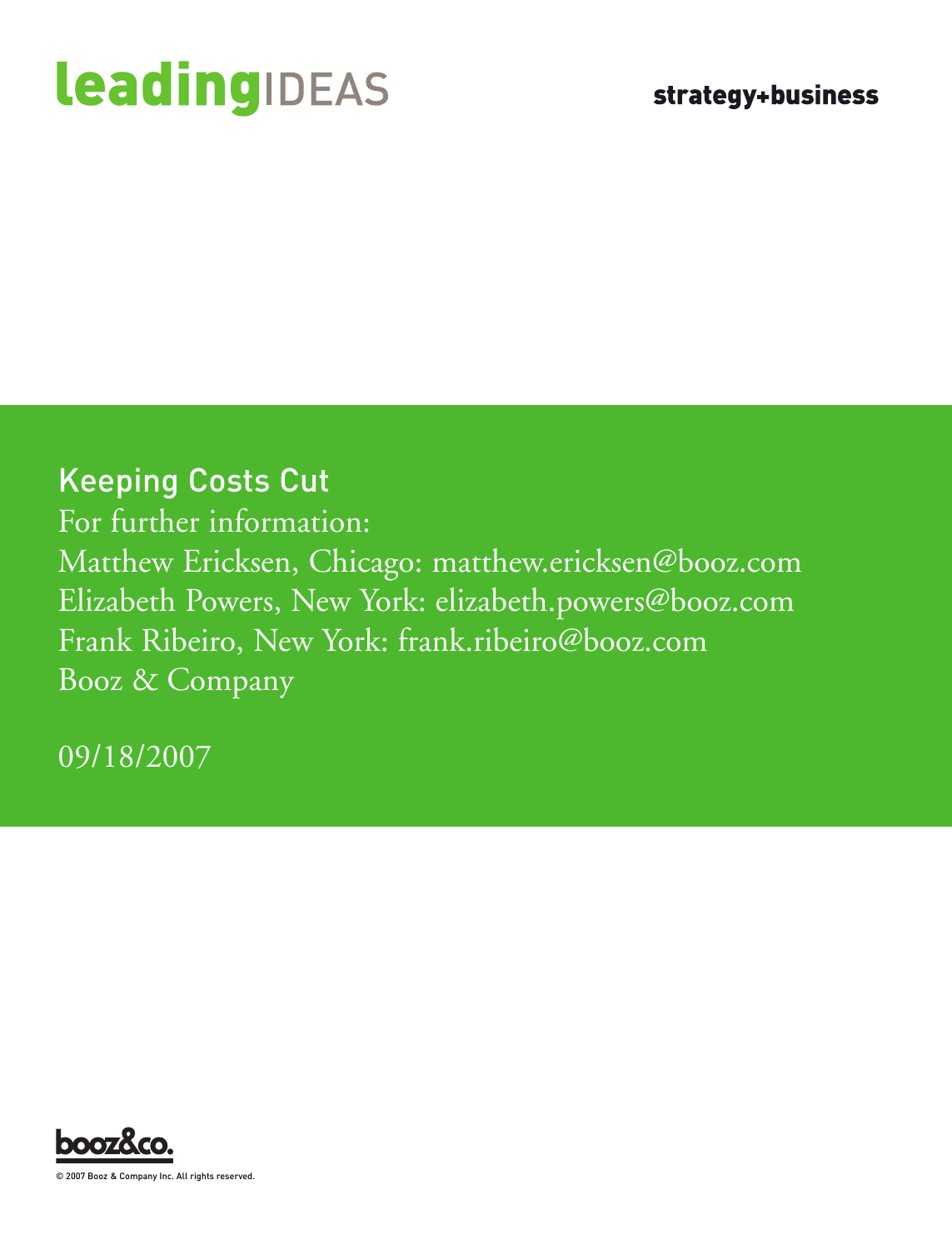## Keeping Costs Cut

When it comes time to cut costs again, look past the traditional structural approaches to the company's DNA.

**by Matthew Ericksen, Elizabeth Powers, and Frank Ribeiro**

**I** t's corporate cost-cutting time once again, and once again most companies will resort to the usual methods: slashing budgets across the board, taking out layers from the org chart, offering voluntary severance and retirement packages, and ordering layoffs. Such efforts, targeted primarily at the company's overall structure, never seem to lead to lasting change — and yet whenever budgets get bloated, these approaches get dragged back into service.

The trouble is that these approaches simply don't take into account why corporations' costs were escalating in the first place, guaranteeing that the root of the problem will remain in place and cutting back will be a regular exercise. Going after structural issues alone while ignoring the three other critical strands of every organization's DNA — decision rights, information, and motivators — is no recipe for successfully cutting costs and keeping them down. Excising layers of management may reduce costs for a while, but not if the managers remaining fail to use these three levers to manage to specific expense goals.

First, no company can maintain a rational cost structure if the people making decisions involving expenses don't know how much things cost. That's why transparency of information about all manner of expense — from the costs of shared services such as IT

to manufacturing and distribution costs — is central to any sustainable cost-cutting effort, in addition to the metrics required to monitor these costs. Typically, business units and departments without access to such information tend to act as though they have a blank check. One company in our experience, for instance, did not charge IT services back to its departments or even share information on IT budgets with departments. The result: Because they had no idea how much their requests for services cost, departments simply asked for what they wanted, the requests were put in a queue, and eventually, IT provided the services. Under this regime, not surprisingly, the company's IT costs exploded.

Information is power, and with real transparency on the price of goods and services, the law of supply and demand can take hold. Companies can allocate services by forcing departments to make decisions on the basis of fixed prices for services or by open, competitive bidding between internal and external service providers.

Once information on the real costs of corporate services becomes available, companies can use that information to make better, more sustainable cost-cutting decisions — but only if their governance structure is clearly defined, logical, and consistent. Decision rights — perhaps the most important aspect of every organization's DNA — involve identifying who has the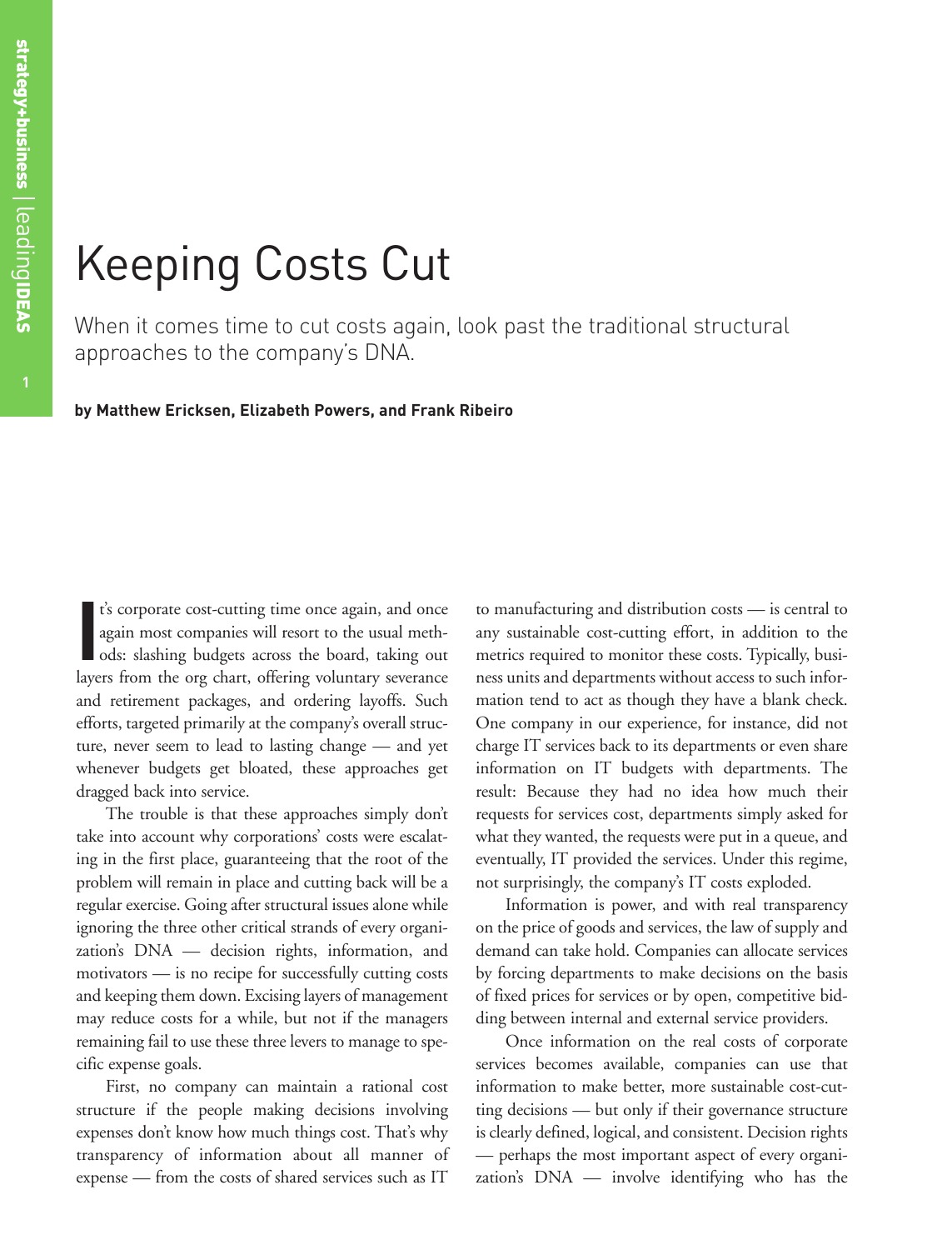#### **Matthew Ericksen**

(ericksen\_matt@bah.com) is a senior executive advisor in Booz Allen Hamilton's Chicago office. He has 20 years of cross-industry experience, with a focus on optimizing organization and overhead.

#### **Elizabeth Powers**

(powers\_elizabeth@bah.com) is a principal in Booz Allen's New York office. She specializes in organization design and effectiveness in health care, primarily with health plans and life sciences.

#### **Frank Ribeiro**

(ribeiro\_frank@bah.com) is a principal in Booz Allen's New York office. He specializes in strategy development and corporate transformation for clients in the health industry and services companies more broadly.

responsibility, the authority, and the accountability to make various decisions. If the decision rights are concentrated at a high, centralized level, companies will bog down while waiting for top executives to make critical decisions; but if decision-making authority is too decentralized, redundancies and inefficiencies result as divisions and departments replicate one another's efforts. Even worse is the company that hasn't defined decision rights clearly, creating a situation in which decisions are made by everyone, or by no one at all.

The happy medium requires senior managers to push decision rights further down the org chart while carefully monitoring the decisions their direct reports make. That expands the senior manager's span of control and ensures a more efficient decision-making process based on local knowledge. And given good information, those decision makers become more efficient, lowering the cost of the decision-making process itself.

Structural change is at play here, as well. Giving managers more responsibility for larger areas of influence can save money by slowing the increase in organizational layers. But that effort must be accompanied by the thoughtful use of motivators — a system of incentives that is critical to every organization's DNA. On one level, that means creating a bonus system that rewards managers who meet specific cost targets, not just business targets. On another level, it means developing a promotion strategy that goes beyond standard vertical promotion schemes that accomplish little more than adding layers of management and creating a cadre of highly paid individual performers with little real managerial responsibility.

Instead, companies should strive to develop strategies for top performers that emphasize lateral promotions, which confer more responsibility and higher salary without a move up the management ladder. Such moves serve not only to put the brakes on the build-up of excess management layers but also to open up the channels of communication, thanks to the increased movement of managers from department to department.

Putting together the whole package — combining structural changes with better managed decision rights, a new approach to incentives and motivators, and the access to cost information on which it all depends involves taking an integrated approach to a sustainable cost management program. A consumer-goods manufacturer that was looking to cut costs offers a good example of how all of these factors can come together: Top managers knew that distribution — inventory, sorting, shipping, and returns management — was a considerable expense. The problem lay in the fact that distribution costs were treated as fixed costs, and were charged back to sales teams as a percentage of sales. Yet executives also knew that teams' expenditures on distribution varied widely, due to special requests for services such as more frequent delivery and expedited shipping.

The answer to the problem, top managers decided, clearly shouldn't involve making distribution decisions themselves, using their knowledge of costs as a guide; such a system would have gummed up the works and kept the customer teams from acting quickly and flexibly. Instead, the company decided that the effort to fix the problem should begin at the level of information transparency. The introduction of a "rate card" that clearly defined specific charges for added levels of service — at prices competitive with outside distribution services — forced the customer teams to make decisions within a true supply-and-demand regime. At the same time, lower-level managers within each team were given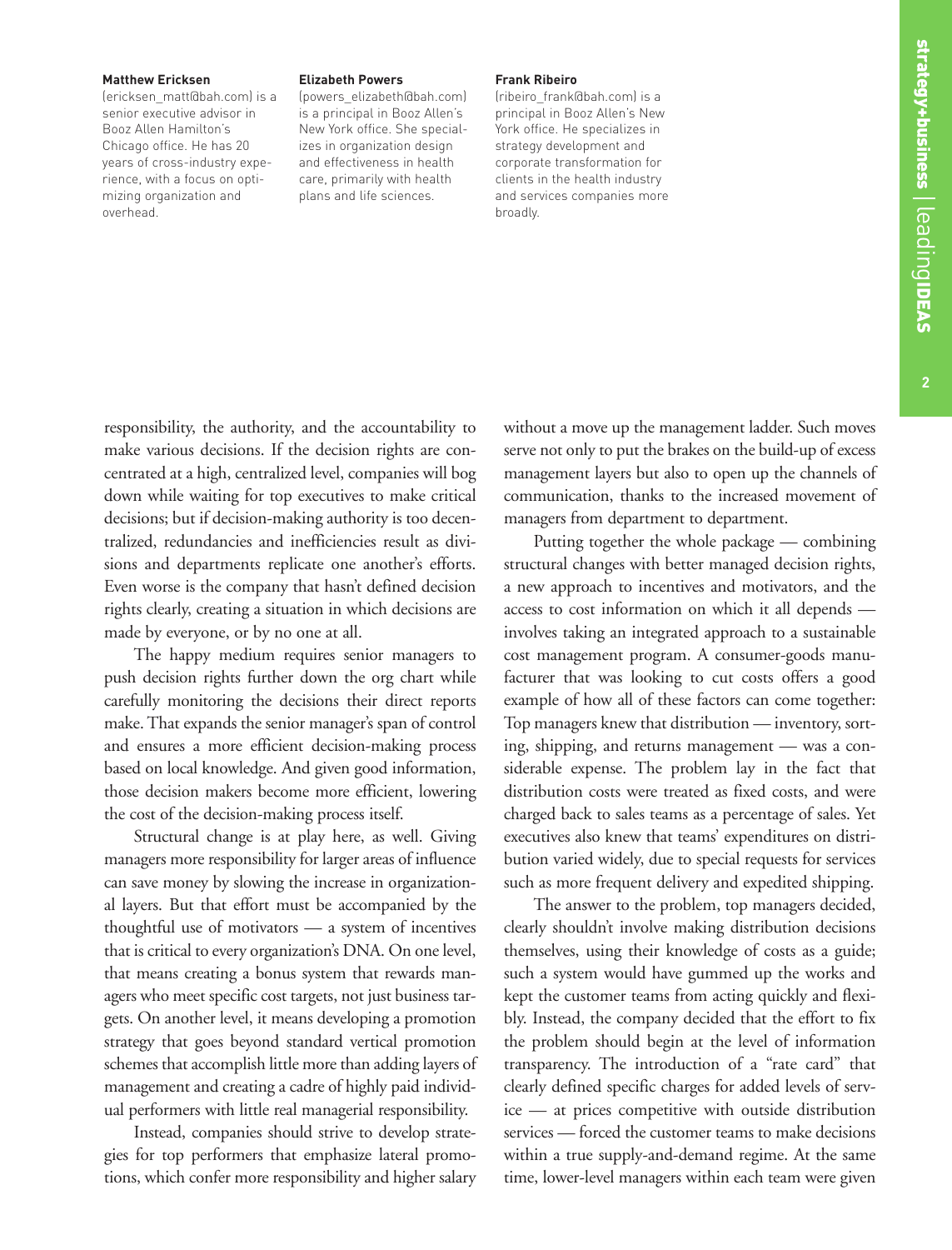the rights to make decisions on the basis of the information available on the rate card. Finally, their incentive structure was changed to reflect not just their sales gains but also their ability to keep costs low.

The results were dramatic: Costs came down even more than the company expected, and they stayed down. Newly empowered managers who were then promoted to different divisions took the rate-card mantra with them. And these changes allowed each division to maintain its lean structure, given team managers' expanded spans of control and greater flexibility in making distribution decisions.

It's not enough simply to cut costs; they have to stay cut. And the only way to do that is to reach deeper into a company's makeup to put in place an integrated program that takes into account all four of its DNA strands. +

#### **Resources**

Gary Neilson, Bruce A. Pasternack, and Decio Mendes, "The Four Bases of Organizational DNA," *s+b*, Winter 2003: A more complete explanation of organizational DNA and the four elements that make up the concept. www.strategy-business.com/article/03406

Gary Neilson, Bruce A. Pasternack, and Decio Mendes. "The 7 Types of Organizational DNA," *s+b*, Summer 2004: Close analysis of the results of a survey, and the seven different corporate models that emerged. www.strategy-business.com/article/04210

Gary L. Neilson and Bruce A. Pasternack, *Results: Keep What's Good, Fix What's Wrong, and Unlock Great Performance* (Crown Business, 2005): In addition to the "building blocks" of organizational DNA, this book describes seven principal organization types and their characteristics. www.amazon.com/dp/1400098394

Gary L. Neilson, Bruce A. Pasternack, and Karen E. Van Nuys, "The Passive-Aggressive Organization," *Harvard Business Review*, October 2005: This article examines one of the more dysfunctional examples of the seven organization types: the passive-aggressive organization. http://custom.hbsp.com/b01/en/implicit/custom.jhtml?pr= BAHAMR0510E2005092707

The Organizational DNA Web site: Booz Allen Hamilton has developed an online assessment tool, the OrgDNA Profiler®, that allows individuals to diagnose their organization's culture. www.orgdna.com/